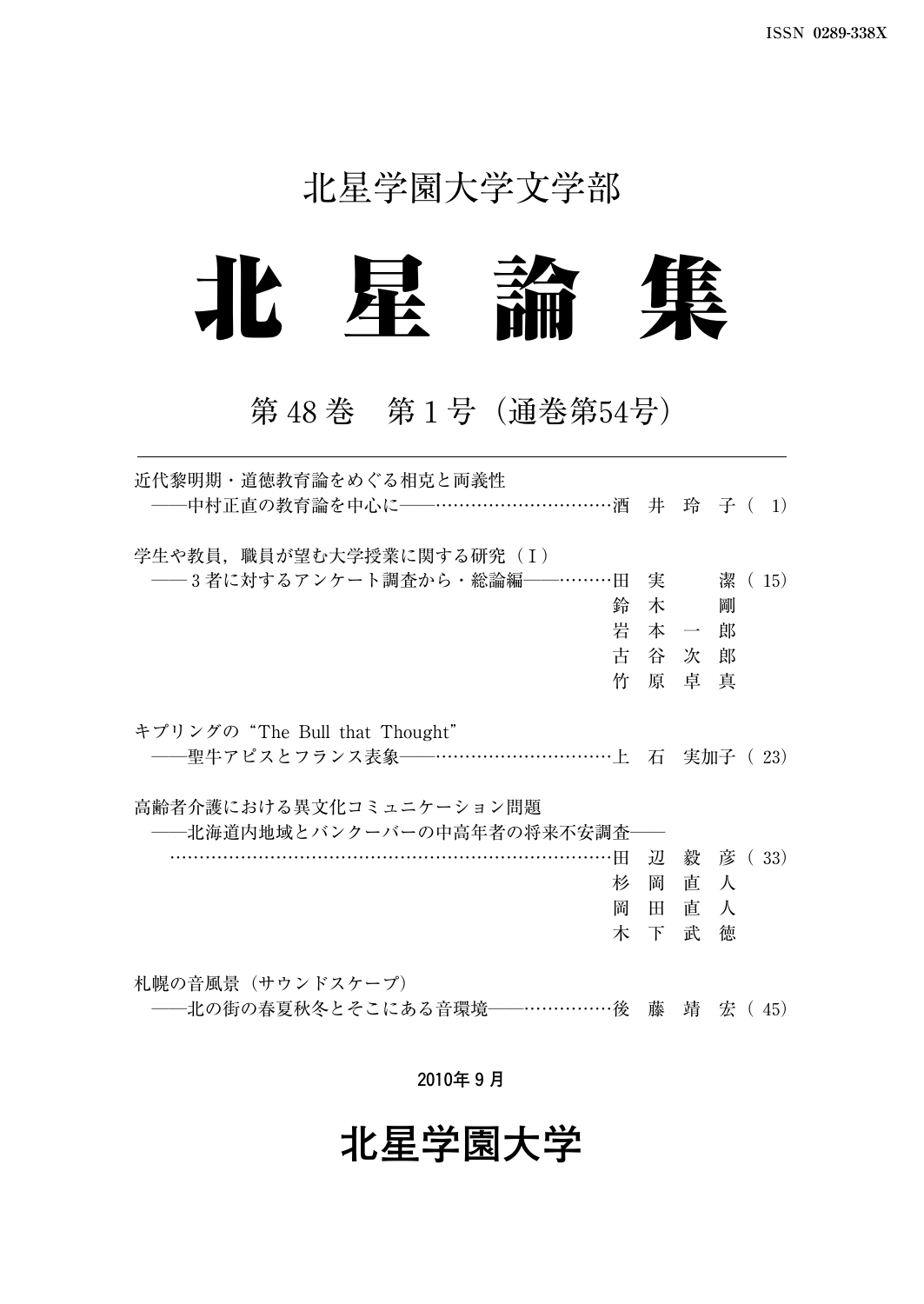#### **執筆者紹介**(掲載順)

| 酒   | 井 | 玲                        | 子 | 部<br>一学<br>授<br>文<br>教 |
|-----|---|--------------------------|---|------------------------|
| Ħ   | 実 |                          | 潔 | 社会福祉学部教授               |
| 鈴   | 木 |                          | 剛 | 学 部<br>教<br>授<br>Ý.    |
| 岩   | 本 | $\overline{\phantom{0}}$ | 郎 | 経済学部教<br>授             |
| 古   | 谷 | 次                        | 郎 | 経 済 学 部 准 教 授          |
| 竹   | 原 | 卓                        | 真 | 同志社大学准教授               |
|     |   |                          |   |                        |
| ΞĿ. | 石 | 実加子                      |   | 文学部准教<br>授             |
| H   | 辺 | 毅                        | 彦 | 学<br>部<br>教<br>授<br>Ÿ  |
| 杉   | 岡 | 直                        | 大 | 社会福祉学部教授               |
| 岡   | ⊞ | 直                        | 人 | 社会福祉学部准教授              |
| 木   | 下 | 武                        | 徳 | 社会福祉学部准教授              |

#### 北星学園大学文学部

北星論集 第48巻 第1号(通巻第54号)

2010年9月30日発行

- 編集代表者 **中村一浩**
- 発行所 **北星学園大学**

〒0048631 札幌市厚別区大谷地西2丁目3番1号

#### **HOKUSEI GAKUEN UNIVERSITY**

2-3-1, Oyachi Nishi, Atsubetsu-ku, Sapporo, 004-8631 Japan

印刷所 社会福祉法人 北海道リハビリー 〒0611195 北広島市西の里507番地1